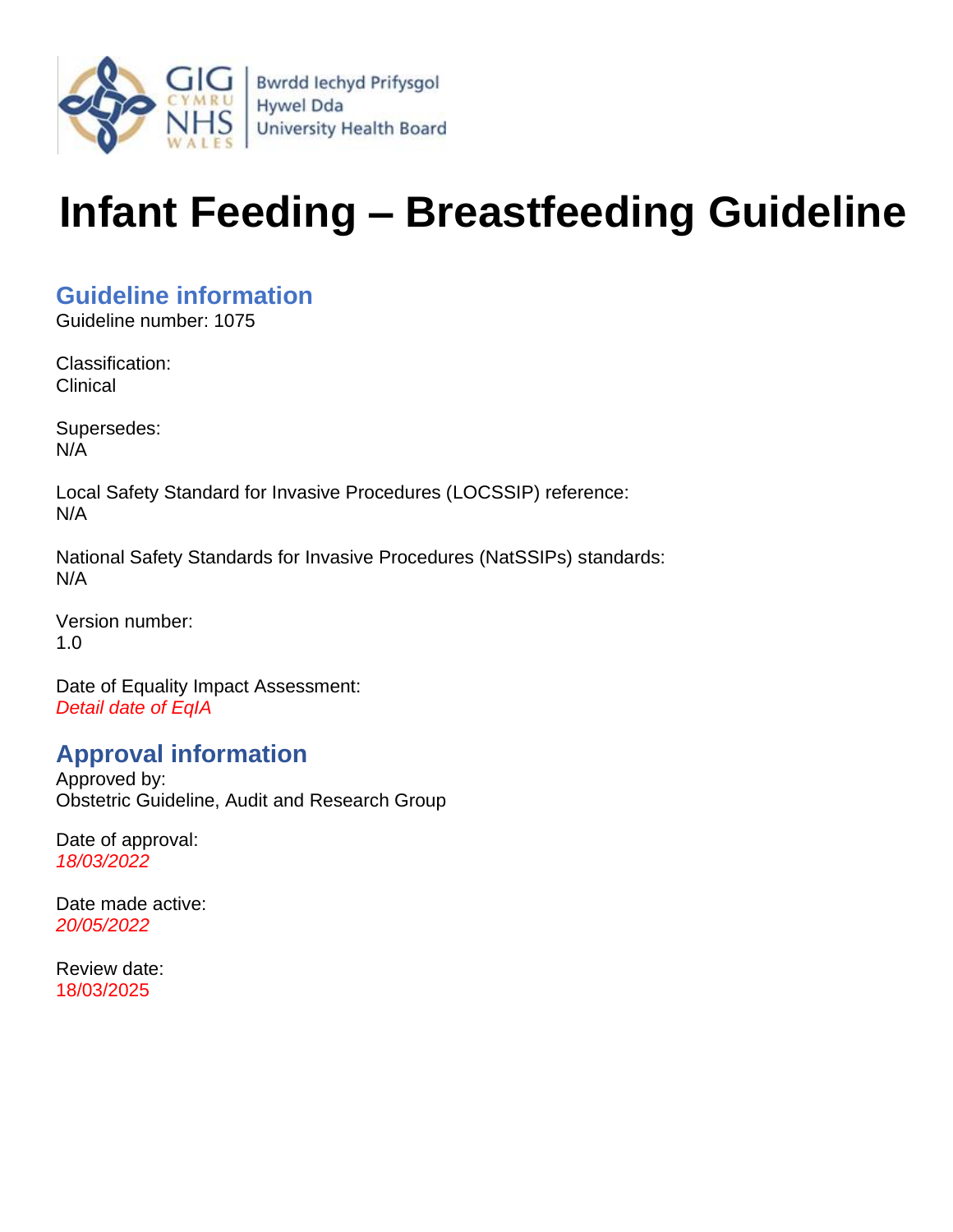Summary of document:

This guideline aims to ensure that all staff of HDUHB promote, support and protect breastfeeding..

Scope:

Every individual member of staff employed by the HDUHB, has (appropriate to their role) responsibility for the implementation of the breastfeeding policy. If there are concerns regarding the implementation of this policy these should be discussed with the appropriate area manager. Individuals who may not be directly employed by the Board but who are involved in supporting breastfeeding mothers are also expected to follow the breastfeeding policy.

The policy applies to all HDUHB staff, healthcare services, facilities and premises.

To be read in conjunction with: All Wales 5year breastfeeding Action Plan: Welsh Government July 2019 UNICEF Baby Friendly Initiative care standards framework 2012 NICE Postnatal Care Guideline [2021]

Patient information: Include links to [Patient Information Library](http://howis.wales.nhs.uk/sitesplus/862/page/60265)

Owning group: Obstetric Guideline, Audit and Research Group *18/03/2022*

Executive Director job title: Mandy Rayani – Director of Nursing, Quality and Patient Experience

Reviews and updates: 1.0 – New Guideline

Keywords Breastfeeding

Glossary of terms HDUHB – Hywel Dda University Health Board UNICEF – United National Children's Fund GPs – General Practices RCN – Royal College of Nursing BHIVA - The British HIV Association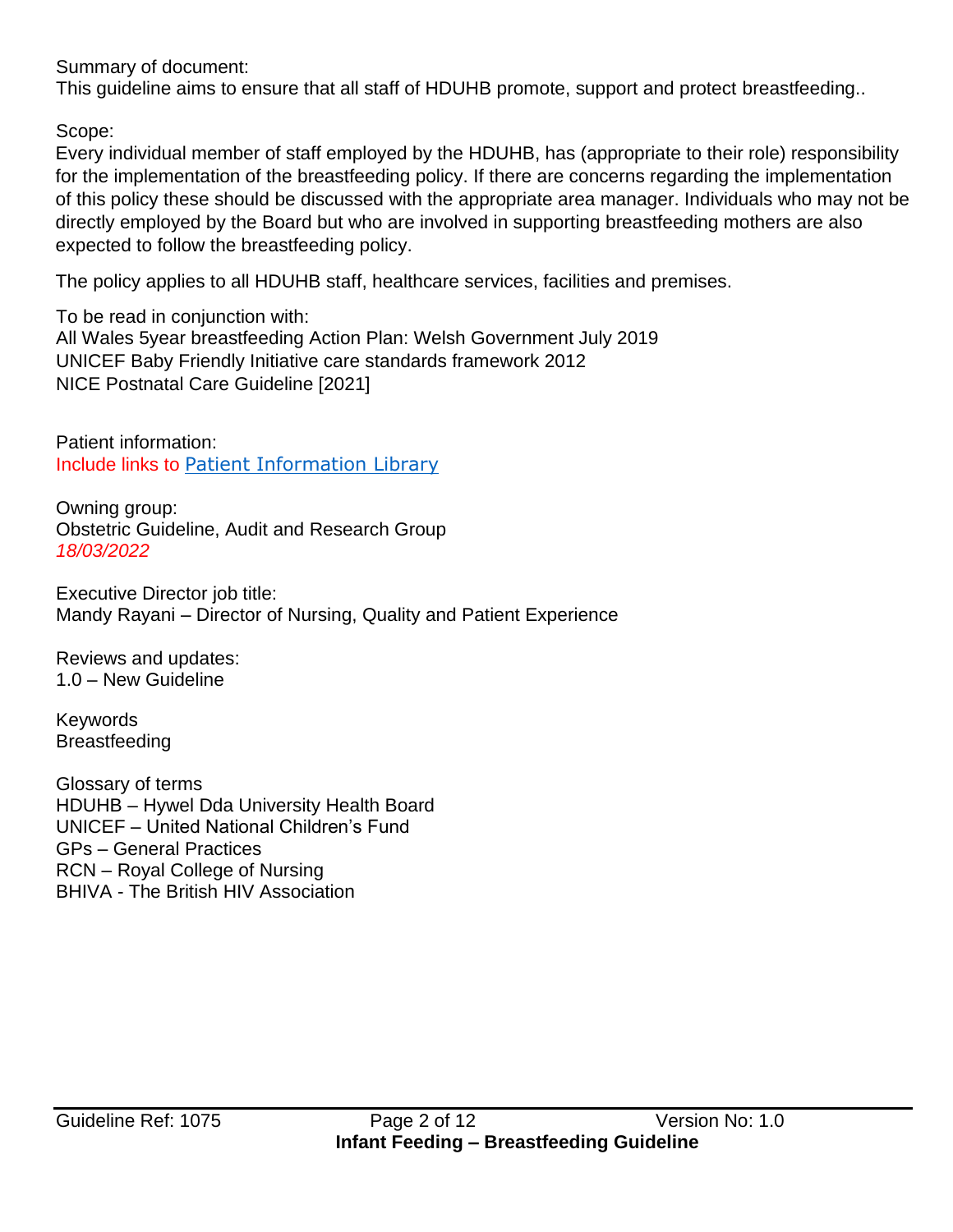## **Contents**

| Promoting and Facilitating Support for Breastfeeding in the Communities of South West Wales 6 |  |
|-----------------------------------------------------------------------------------------------|--|
|                                                                                               |  |
| Supporting Board Employees to Continue Breastfeeding on Return from Maternity Leave           |  |
|                                                                                               |  |
|                                                                                               |  |
|                                                                                               |  |
|                                                                                               |  |
|                                                                                               |  |
|                                                                                               |  |
|                                                                                               |  |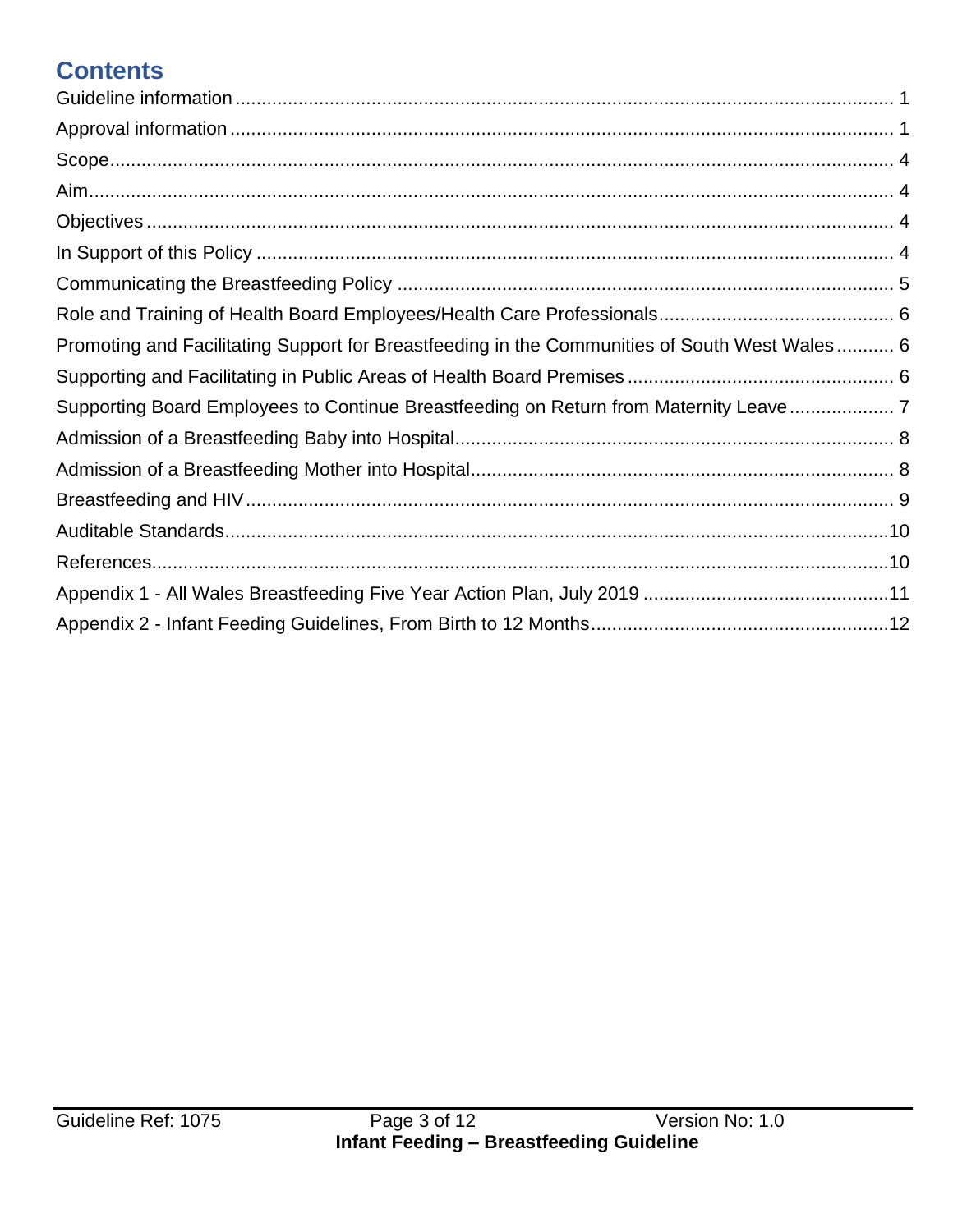#### <span id="page-3-0"></span>**Scope**

This policy aims to ensure that all staff of HDUHB promote, support and protect breastfeeding. Every individual member of staff employed by the HDUHB, has (appropriate to their role) responsibility for the implementation of the breastfeeding policy. If there are concerns regarding the implementation of this policy these should be discussed with the appropriate area manager. Individuals who may not be directly employed by the Board but who are involved in supporting breastfeeding mothers are also expected to follow the breastfeeding policy.

The policy applies to all HDUHB staff, healthcare services, facilities and premises.

## <span id="page-3-1"></span>**Aim**

The aim of this document is to:

- Ensure that all HDUHB staff positively promote breastfeeding as the normal and healthiest way for a mother to feed her baby.
- Create an environment where more women in HDUHB choose to breastfeed their babies with support to enable them to breastfeed exclusively for 6 months with continued breastfeeding alongside the introduction of solid foods into and beyond the first year as recommended by the World Health Organization.
- Encourage cooperative working between all health care professionals to ensure a seamless delivery of care for breastfeeding mothers and babies, together with the development of a breastfeeding culture throughout the local community.
- Enable staff to develop adequate clinical knowledge and skills so that mothers are supported to breastfeed their babies for as long as they wish.
- Ensure that the care delivered to mothers and babies by HDUHB staff adheres to and when possible exceeds the minimum care standards of the UNICEF Baby Friendly Initiative. The Board requires that the relevant HDUHB services (maternity, neo-natal & health visiting) become accredited and maintain accreditation with the UNICEF Baby Friendly Initiative in accordance with Welsh Government/Public Health Wales requirements.

## <span id="page-3-2"></span>**Objectives**

•

*Bullet point the main headings to show how the aim will be achieved.*

The aim of this document will be achieved by the following objectives:

## <span id="page-3-3"></span>**In Support of this Policy**

In order to ensure a consistent approach to service and care delivery it is mandatory that all staff involved in contact with pregnant and breastfeeding women adhere to this policy as well as any applicable service specific written control document/ guidelines. Any deviation from the policy or service specific guidelines must be justified and recorded in the mother's and/or baby's health care records. This should be done in the context of professional judgment, codes of professional practice and discussion with the mother.

Women's services and Children's services are required to implement service specific written control documents/care guidelines for infant feeding in maternity, neonatal, acute paediatrics and health visiting services. The written control documents must be compliant with UNICEF Baby Friendly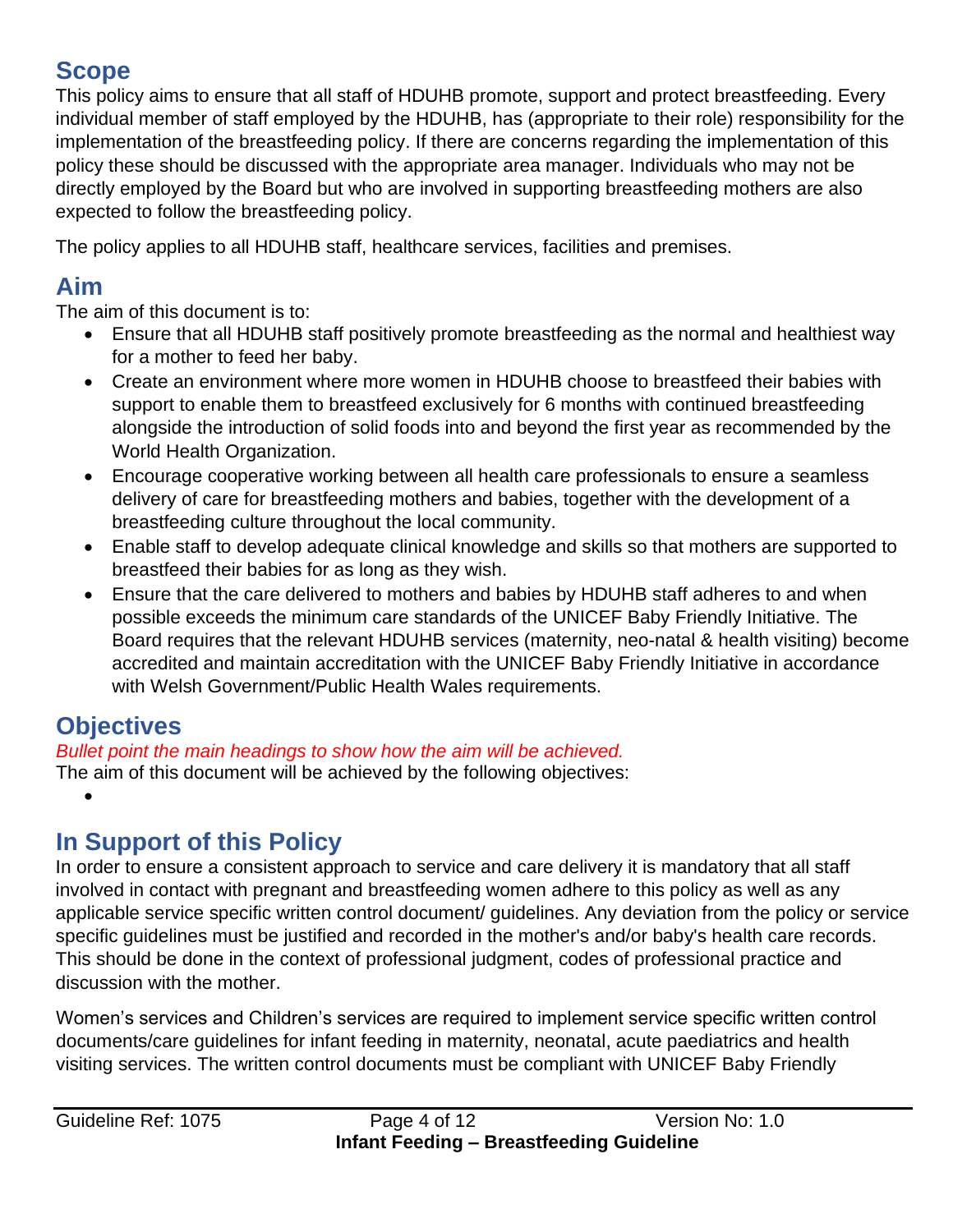requirements, Welsh Government Infant feeding Guidelines 2015 [\(Appendix 1\)](#page-10-0) and any published applicable professional standards.

The Board fully endorses the WHO code of conduct (1981) and all its subsequent resolutions and thus:

- Permits no advertising/promotion of breast milk substitutes, feeding bottles, teats or dummies in any part of this Board/ health care facility.
- Permits no display of infant formula manufacturers' logos on items such as calendars, pens, diary covers, leaflets and stationery.
- Staff should cover any brand names when demonstrating making up of formula feeds in the hospital setting.
- Prohibits staff from accepting *any gift* (irrespective of monetary value) from artificial milk companies or their representatives.
- Prohibits staff from accepting bursaries or training costs from artificial milk companies.

Representatives from artificial milk companies are prohibited from:

- Routinely visiting Board premises
- Providing group training sessions for staff
- Accessing contact with pregnant/postnatal women via health board staff or services.

Breast milk substitutes will not be sold or exchanged by Board staff or on health care premises.

No literature provided by infant formula manufacturers is permitted to be given to women and their families. No parent education training resources provided by infant formula manufacturers are permitted to be used in Board parent education sessions:

• Educational material regarding infant feeding which is distributed to families must be approved as regards WHO code compliance by the Infant Feeding Coordinator or designated deputy

Scientific/factual information for staff regarding formula milks may be received by the head of the dietetics service and/or the Infant Feeding Coordinator and disseminated if considered clinically appropriate. However, it is the professional's own responsibility to keep updated on current formula milk issues:

• The recommended resource for independent information on formula milks & formula feeding equipment is The First Steps Nutrition Trust [www.firststepsnutrition.org](http://www.firststepsnutrition.org/) (opens in new tab)

Data collection on infant feeding showing the prevalence of both exclusive and partial breastfeeding will be mandated in specific Women's & Children's services written control documents. Data must be collated and monitored as service performance indicators in maternity, children's and public health services.

## <span id="page-4-0"></span>**Communicating the Breastfeeding Policy**

This policy is to be communicated to all health care staff that have any contact with pregnant women and mothers.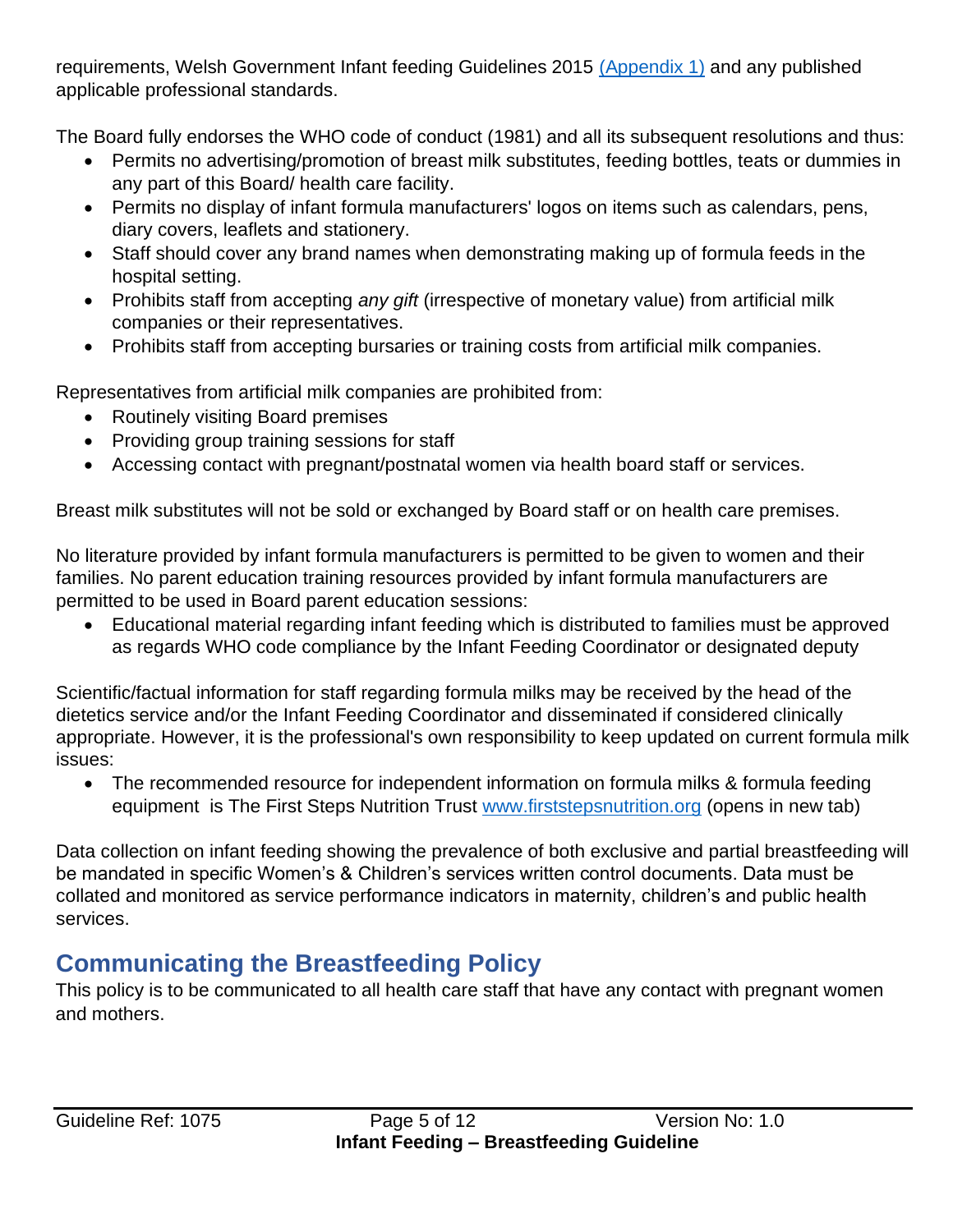All relevant new staff will be orientated to this policy and their service specific written control documents/guidelines as soon as their employment begins, and will have responsibility for the implementation of the policy/guidelines, appropriate to their role.

#### <span id="page-5-0"></span>**Role and Training of Health Board Employees/Health Care Professionals**

When a breastfeeding mother and/or baby come into contact with health board services under any circumstances, the principles of care should always be:

- Safeguard and minimise disruption to the breastfeeding relationship
- Provide a compassionate approach to the needs of breastfeeding mothers and babies
- Keep the breastfeeding mother and baby together

Midwives, health visitors, neo-natal nurses and medical practitioners in general practice, maternity services and children services share primary responsibility for supporting breastfeeding women and for helping them to overcome any related problems.

The overall responsibility for providing and facilitating infant feeding training lies with the Board.

All professional and support staff who have contact with pregnant women and mothers will receive training in breastfeeding management at a level appropriate to their professional group. New staff will receive training within six months of appointment to post.

Medical staff, including GPs, paediatricians and obstetricians have a responsibility to promote breastfeeding and provide appropriate support to breastfeeding mothers. Medical practitioners should avail themselves of training opportunities to fulfil this role adequately.

Annual infant feeding update training is mandatory for staff with direct clinical responsibility for mothers and babies.

All relevant clerical and ancillary staff will be orientated to the policy and receive appropriate guidance/ training to enable them to refer breastfeeding queries appropriately.

## <span id="page-5-1"></span>**Promoting and Facilitating Support for Breastfeeding in the Communities of South West Wales**

The Board supports and will seek to promote co-operation between health care professionals and the third sector whilst recognising that health care services have their own responsibility to promote and support breastfeeding.

## <span id="page-5-2"></span>**Supporting and Facilitating in Public Areas of Health Board Premises**

The Board aims to provide a welcoming atmosphere for breastfeeding families.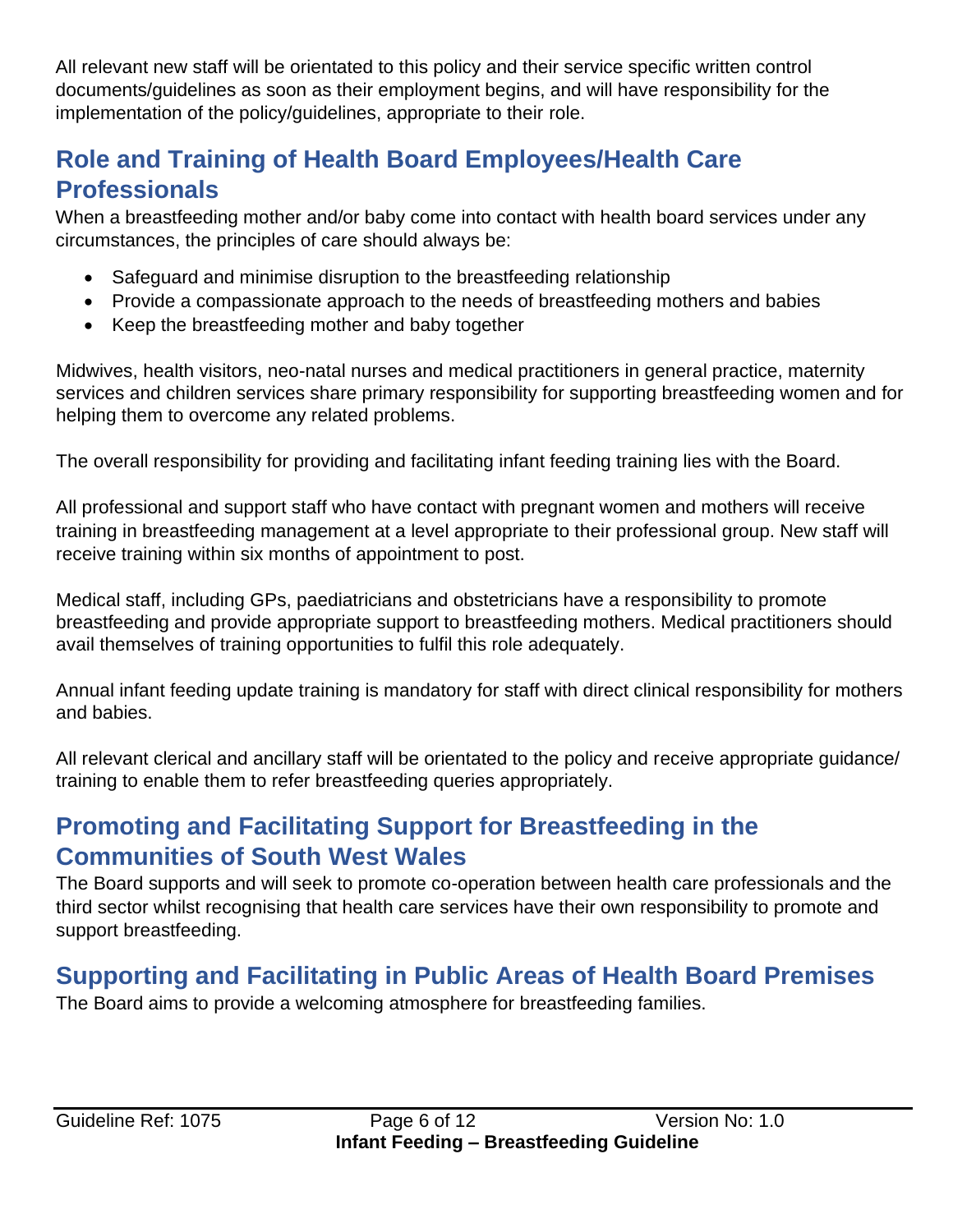Breastfeeding will be regarded as the normal way to feed babies and young children, therefore mothers will be enabled and supported to feed their infants in all public areas of Board premises including all health centres/clinics.

Notices will be displayed appropriately at entrances and in all Health Board premises making it clear to everyone that the Health Board welcomes breastfeeding mothers (e.g. Health Board café's and waiting areas).

A mother happily breastfeeding in a Health Board building, who requests no help, should be left undisturbed.

If a mother requests assistance, Health Board staff should respond helpfully and positively. Consideration should be given in each relevant department as to the arrangements needed should a mother request privacy. Comfortable facilities will be made available for mothers who prefer privacy. All staff should be aware of these arrangements.

In the rare event of a complaint regarding the presence of a breastfeeding mother, Board staff should respond politely but offer to help move the complainant if so desired, the mother should not be asked to move.

#### <span id="page-6-0"></span>**Supporting Board Employees to Continue Breastfeeding on Return from Maternity Leave**

HDUHB requires that a pregnant member of staff is signposted to, or provided with a copy of the Board Breastfeeding policy by her manager prior to commencing maternity leave and if breastfeeding upon return to work, the member of staff is supported to enable breastfeeding to continue.

The Board recognises that Health and Safety and Sex Discrimination legislation protect a woman's right to be supported in continuing breastfeeding on return to work and will make every effort to accommodate her.

Dedicated, appropriate facilities for breastfeeding and/or expressing should be available on all Board main hospital sites. In other Board locations where the need arises the manager is responsible for ensuring that the Board commitment to the member of staff is met.

The facilities provided must ensure that:

- The dignity and privacy of the staff member is protected the door can be locked (a toilet is not acceptable)
- There is comfortable seating with access to an electric supply for the breast pump
- Good hygiene is possible hand washing facilities nearby
- Safe storage of expressed milk is possible provision of dedicated fridge space
- Safe storage of expressing equipment is possible

Board staff returning from maternity leave should inform their manager of their intention to continue breastfeeding on return to work and should discuss their needs with their manager prior to return.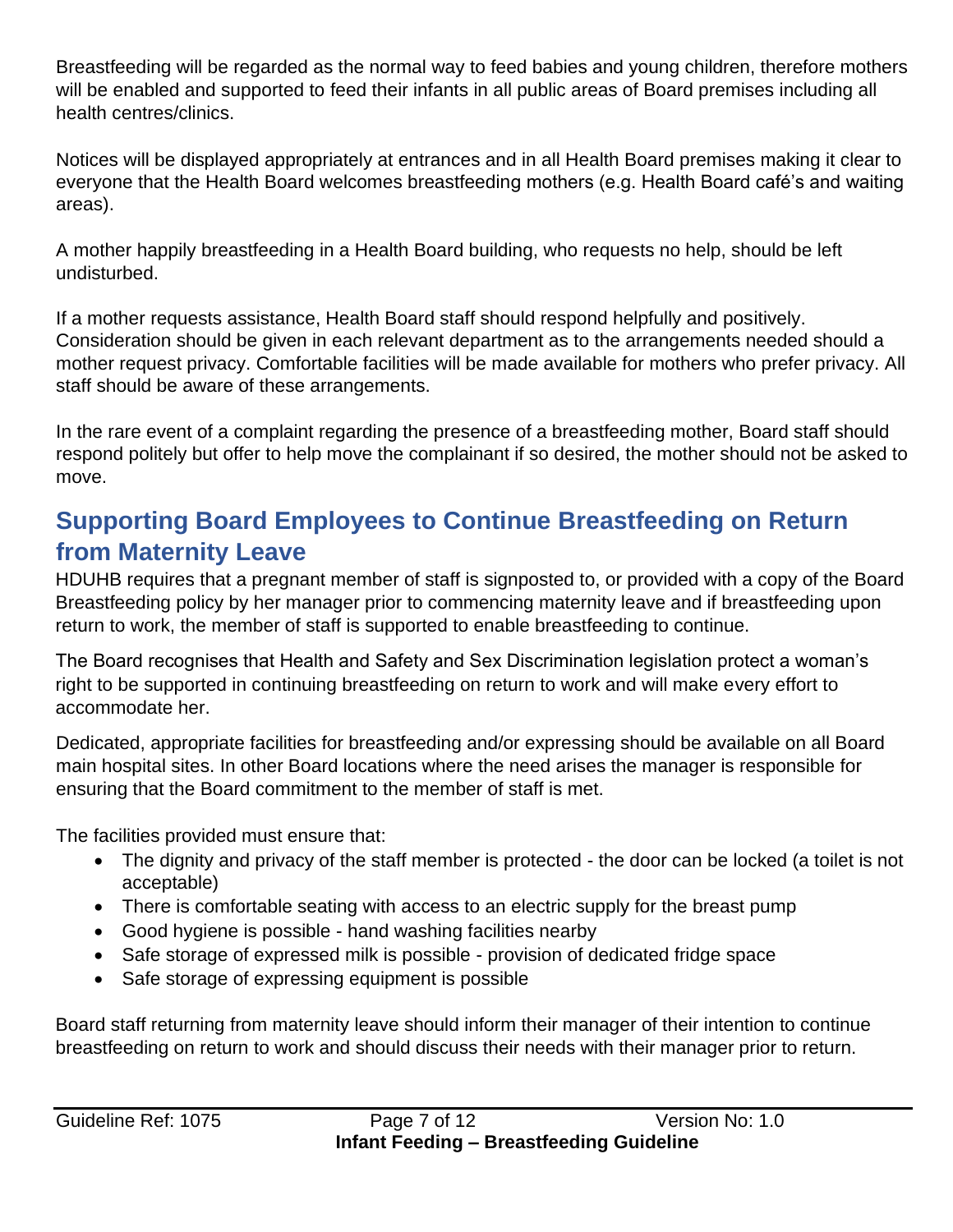Options to be discussed could include:

- Flexible working hours.
- Agreement on feeding the baby in the workplace or in a local crèche/child minders.
- Arrangements for and reasonable time to express milk or feed baby in private.

# <span id="page-7-0"></span>**Admission of a Breastfeeding Baby into Hospital**

If a breastfeeding baby is admitted to hospital then staff on paediatric wards will adhere to RCN guidelines (2013) for the care of breastfeeding mothers and babies on paediatric units.

When a breastfeeding baby is re-admitted in the early post-natal period the care provided and location of care delivery must comply with the HDUHB re-admission pathway.

If a feeding problem is suspected, paediatric ward staff should always seek the opinion and support of the infant feeding team/breastfeeding leads or an identified skilled breastfeeding practitioner.

#### <span id="page-7-1"></span>**Admission of a Breastfeeding Mother into Hospital**

If a breastfeeding mother is admitted to any area of the hospital the support she needs will depend on the nature of her illness, the treatment needed, the age of her baby and the particular circumstances encountered.

Care options should be discussed with the mother, her wishes taken into account and the advice of lactation specialists sought when necessary so that whenever possible the breastfeeding relationship is safeguarded.

All clinicians involved in the care of the hospitalised breastfeeding woman will plan and deliver her care and treatment whilst taking into account their responsibility to protect breastfeeding and lactation.

Specific care guidance for breastfeeding/lactating mothers admitted suffering serious breast infection/breast abscess can be found on the intranet.

When prescribing for breastfeeding/lactating mothers' clinicians must ensure that accurate, evidence based, up to date information is accessed. A mother should not be told to stop breastfeeding in order to take a medication unless there has been extensive expert consultation by accessing specialist drugs in lactation information sources via the HDUHB Breastfeeding webpage, HDUHB & national medicines information services and lactation specialists.

In the rare event of essential medications being proven to be incompatible with breastfeeding then if this is a short course the mother should be encouraged to express and discard her milk to maintain her supply and supported to re-establish breastfeeding once the medication is completed.

Where longer term therapy of incompatible medication is essential e.g. chemotherapy the mother should be supported to express her milk and gradually decrease her supply to cease lactation as appropriate for her comfort (e.g. over a week or so may be necessary) and discard the expressed milk.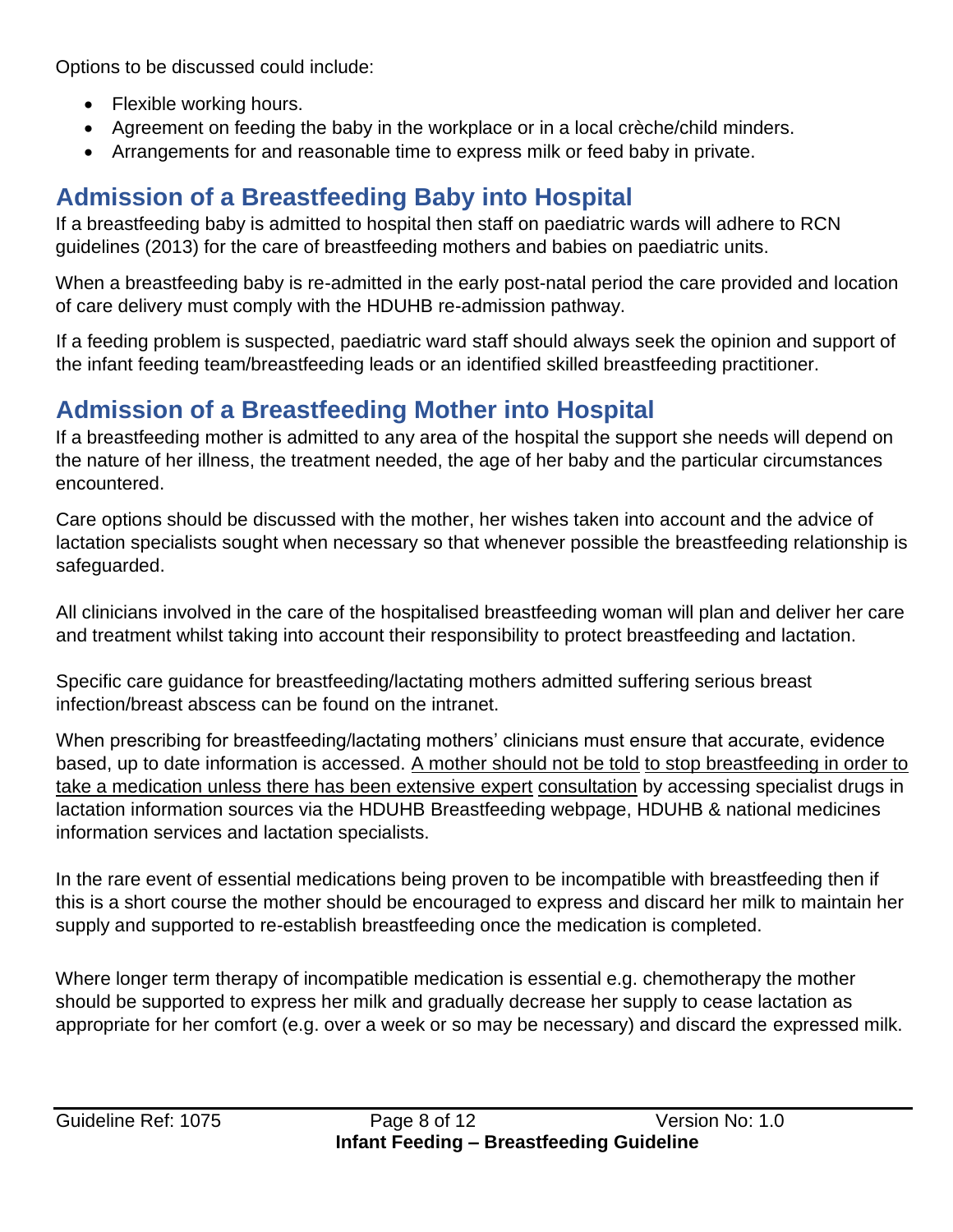A primary principle of care is to keep breastfeeding mother and baby together. Every effort must be made to achieve this aim. Provision of a single room and if necessary facilitating another adult being present to help with baby care if mother is too unwell to care for baby independently.

Abrupt cessation or reduction in breastfeeding is associated with adverse clinical sequelae i.e. increased risk of mastitis and breast abscess. A mother should not be told to stop or interrupt breastfeeding abruptly unless in an acute emergency situation where it is absolutely unavoidable. An understanding of the physiology of lactation and an empathetic approach is required\* (See Box 1). The advice of lactation specialists should be sought to manage this situation.

Board staff have a duty of care to safeguarding breastfeeding/lactation: Ideally the mother should be supported to continue to breastfeed as normally as possible. If this is not possible then it is necessary to provide a hospital grade electric breast-pump to avoid painful engorgement, prevent mastitis and protect milk supply. A hospital grade electric pump and expert guidance on its use should be sourced via co-operation with Women's and/or Children's acute services.

Support for expressing and storing milk should be provided. Expressing should take place as often as the baby would normally feed or as often as is manageable, possible or necessary in order to avoid painful engorgement

If the baby is under 6months and expressed milk is to be fed to baby, expressing equipment should be sterilised (over 6 months equipment needs to be clean but not sterilised).

Information on milk storage should be discussed and arrangements agreed.

Expressed milk can be stored up to 6 hours at room temperature, up to 5 days in a fridge (5 degrees C or below), up to 6 months in a freezer. Many women in these circumstances choose to store their milk in their room in a cool bag with freezer blocks. The blocks should be changed regularly by family or staff. Seek the advice of the Infant Feeding team, breastfeeding lead or an identified skilled breastfeeding practitioner if required.

Box 1. \**Milk release is governed by a conditioned neuro-hormonal response. Oxytocin – a powerful endorphin*  releases the milk and it may not be produced as effectively in response to a mechanical pump particularly where *a mother is in fear, pain, stressed or anxious. Staff should bear in mind that a mother may not be used to using a breast pump and that expressing breast milk may not always be an immediately effective solution to a mother who has been up to this point, breastfeeding normally.* 

*The advice and support of lactation specialists should be sought to manage acute scenarios in order to reduce the risk of harm to the mother.*

#### <span id="page-8-0"></span>**Breastfeeding and HIV**

The British HIV Association (BHIVA) 2018 recommends formula-feeding infants born to women living with HIV, eliminating postnatal transmission, but also states that virologically-suppressed treated women with good adherence choosing to breastfeed may be clinically supported with breastfeeding.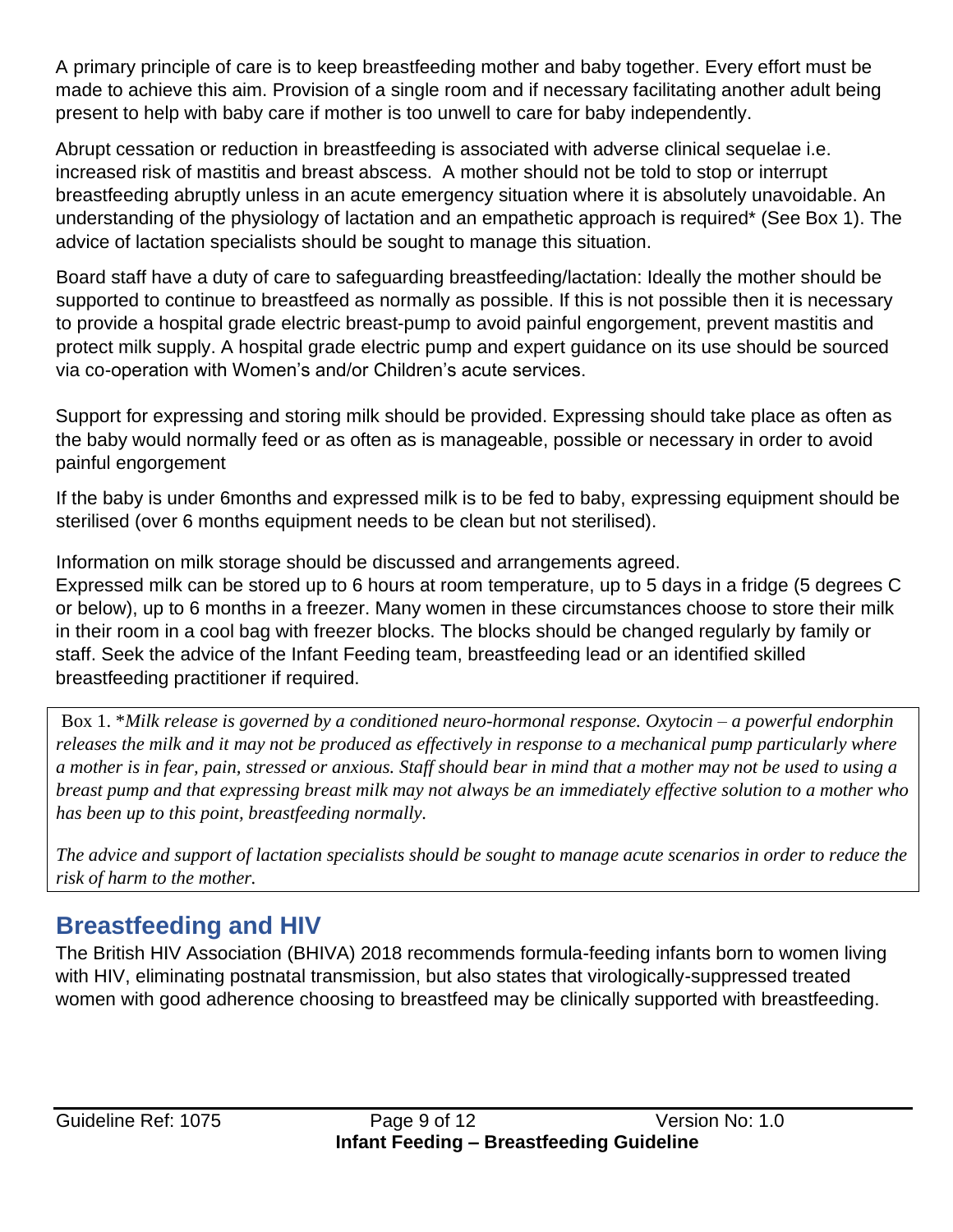Research continues to contribute to a changing picture as regards transmission of HIV and breastfeeding. Each woman's situation must be assessed holistically to allow for culturally defined nuance and informed decision making.

Where a pregnant woman is HIV positive, staff involved in her care should consult up to date national expert advisory group guidelines to inform discussions on infant feeding.

#### <span id="page-9-0"></span>**Auditable Standards**

Hywel Dda University Health Board requires that compliance with this policy is audited at least annually using the UNICEF UK Baby Friendly Initiative audit tool, 2019 edition (3). Staff involved in carrying out this audit require training on the use of this audit tool.

Audit results will be reported by the Infant Feeding Coordinators to the Head of Midwifery and an action plan will be agreed by the HDUHB Postnatal Forum to address any areas of non-compliance that have been identified.

Outcomes will be monitored by:

- Monitoring breastfeeding initiation rates
- Monitoring breastfeeding rates at 10 days
- Monitoring service users' experience of care by means of audit, parents'
- experience questionnaires,

#### <span id="page-9-1"></span>**References**

- All Wales 5year breastfeeding Action Plan: Welsh Government July 2019
- NICE Postnatal Care [2021]
- Global strategy for infant and young child feeding, World Health Organization, 2001
- International code of marketing of breast milk substitutes, World Health Organization, 1981 (& subsequent resolutions)
- http://www.unicef.org.uk/BabyFriendly/Health-Professionals/Going-Baby-Friendly/Maternity/The-International-Code-of-Marketing-of-Breastmilk-Substitutes-/ (opens in a new tab)
- National Infant Feeding Guidelines. Welsh Assembly Government 2015
- The management of health and safety at work regulations, 1999
- Employment Rights Act 1996
- Breastfeeding in children's wards and departments, Royal College of Nursing 2013
- UNICEF Baby Friendly Initiative care standards framework 2012 [www.unicef.org.uk/BabyFriendly](http://www.unicef.org.uk/BabyFriendly) (opens in a new tab)
- BHIVA Pregnancy guidelines 2018 <https://www.bhiva.org/pregnancy-guidelines> (opens in a new tab)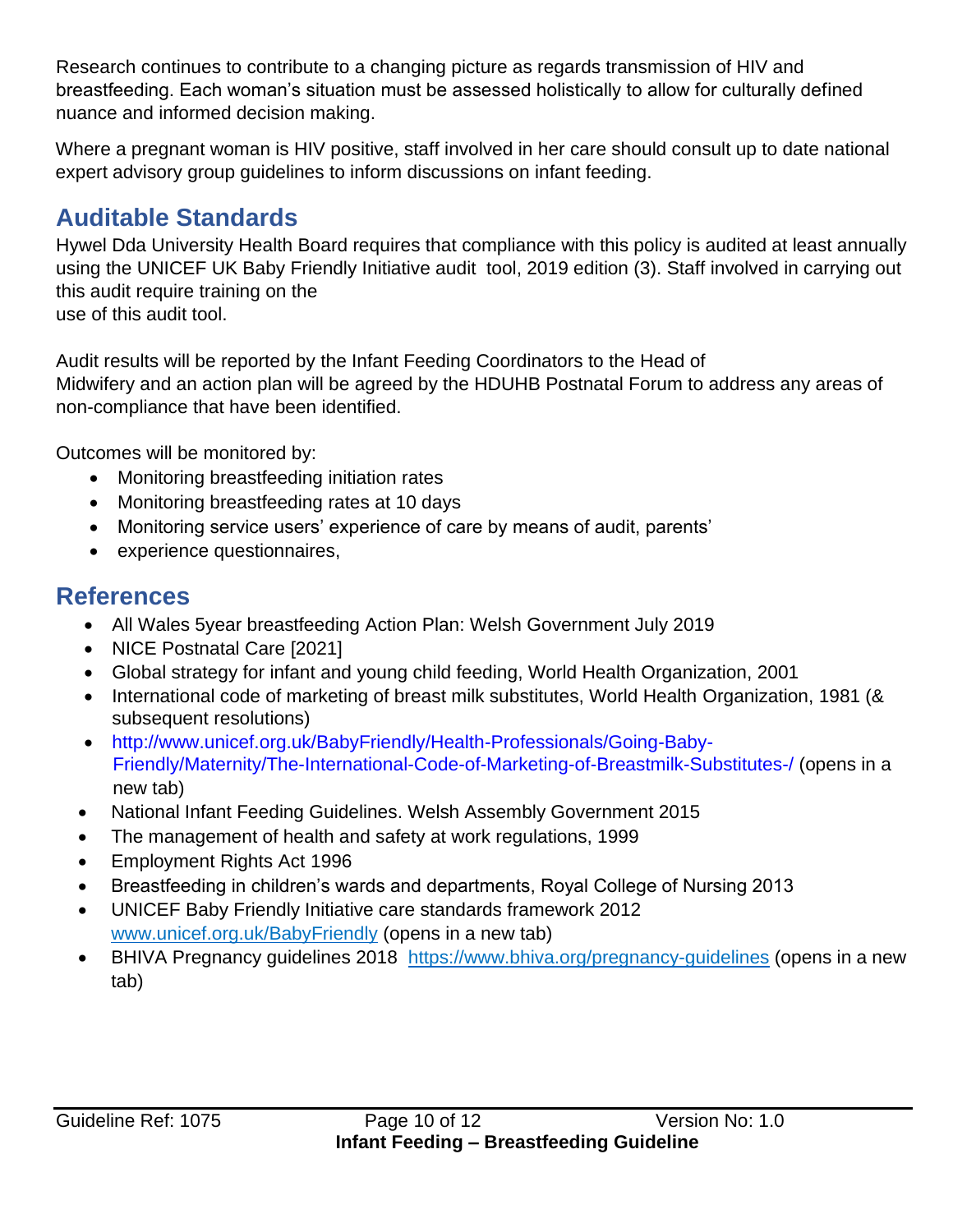## <span id="page-10-0"></span>**Appendix 1 - All Wales Breastfeeding Five Year Action Plan, July 2019**

[all-wales-breastfeeding-five-year-action-plan-july-2019\\_0.pdf \(gov.wales\)](https://gov.wales/sites/default/files/publications/2019-06/all-wales-breastfeeding-five-year-action-plan-july-2019_0.pdf) (opens in new tab)